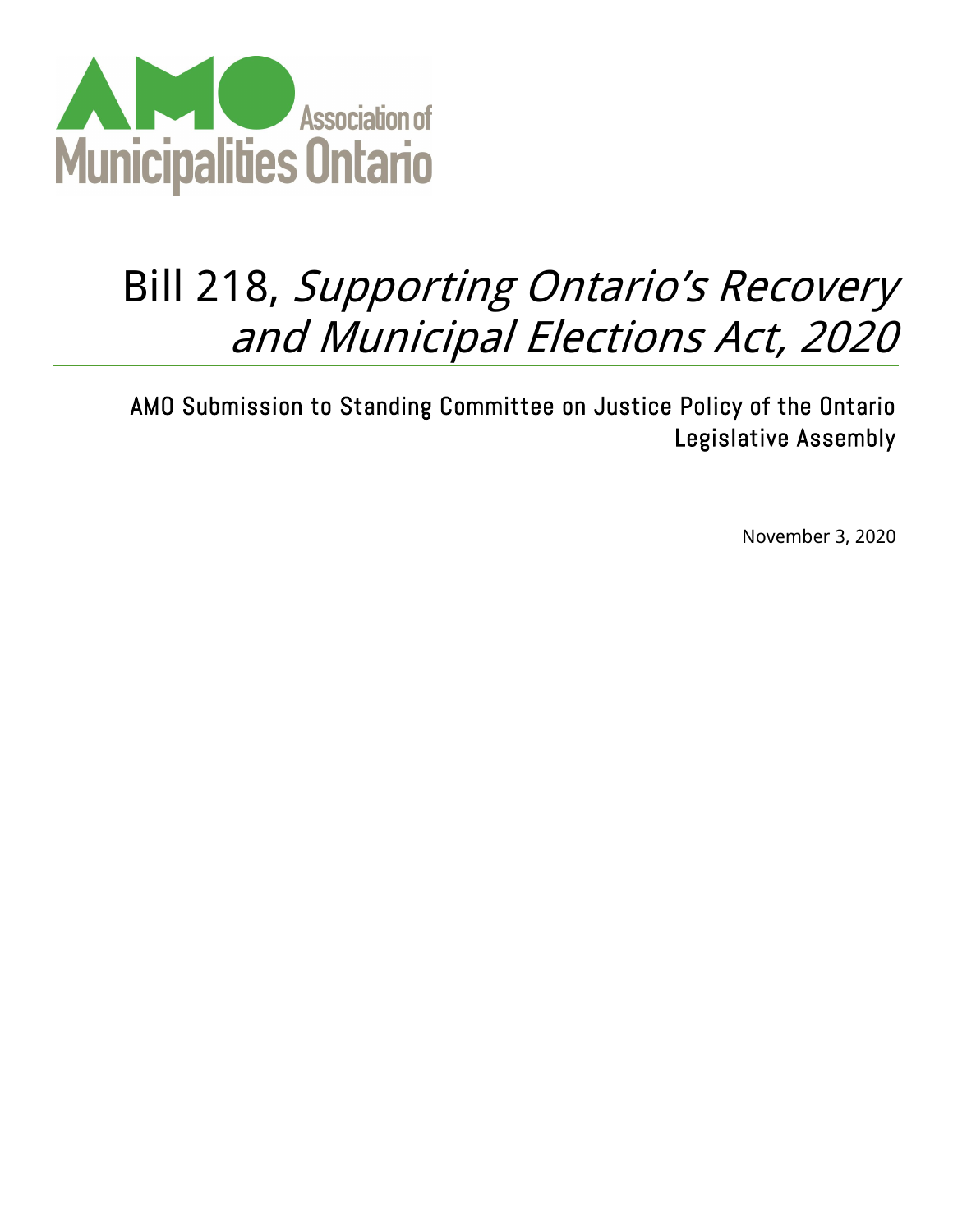

## **Introduction**

Bill, 218, Supporting Ontario's Recovery and Municipal Elections Act, 2020 is comprised of two Schedules which establish new legislative protections on the one hand and amend existing legislation on the other. AMO, and the Ontario municipal governments we represent, strongly support the first and have significant concerns about the latter.

## **Schedule 1:** Supporting Ontario's Recovery Act, 2020

AMO strongly supports the limited liability protection for good faith efforts of individuals and organizations working to preserve the health and safety during the pandemic established in Schedule 1 of the Bill. Our Association has been requesting this protection since March this year. AMO applauds the government for delivering it retroactive to the declaration of a provincial emergency. AMO notes that civil remedies remain available to Ontarians regardless of the Bill's content.

Since the pandemic began, AMO has worked to provide its members with timely information that would help them to evaluate and manage the impacts on their communities. Municipal governments have been concerned about the risk of court proceedings which could negatively impact our organizations' ability to provide services to our communities.

To manage the pandemic and support the health and safety of residents, municipalities substantially scaled back services, especially in the early stages when the virus was less understood. While municipalities complied with provincial orders, some local decisions may also have contained an element of risk mitigation for taxpayers where continuing to offer services could expose residents to the virus.

Some examples of provincial orders and municipal action to protect the public included:

- shutting down parks and playgrounds
- modifying operations in homeless shelters
- enforcing social distancing rules
- closing municipal day cares, recreational programs, and camps.

Municipalities are also legally required to offer at least one long-term care facility to our residents. This is something many AMO members exceed to offer in options and quality care in our communities. We are all aware of the impact of the virus in the long-term care setting.

In addition, municipal governments are open to risk when third parties offer services using municipal facilities. AMO and municipal governments have raised concerns about the impact of joint and several liability many times. Municipal governments remain at risk from it and as a result during the pandemic, many non-profit and club activities have been cancelled or scaled back. This affects quality of life, limits skills and social capital building, and further reduces municipal revenues for reinvestment in local services.

The COVID-19 pandemic is not over. Additional actions may yet be needed to protect our communities. As it evolves, good faith liability protection will help municipalities to make the best decisions to serve our residents. We welcome this change.